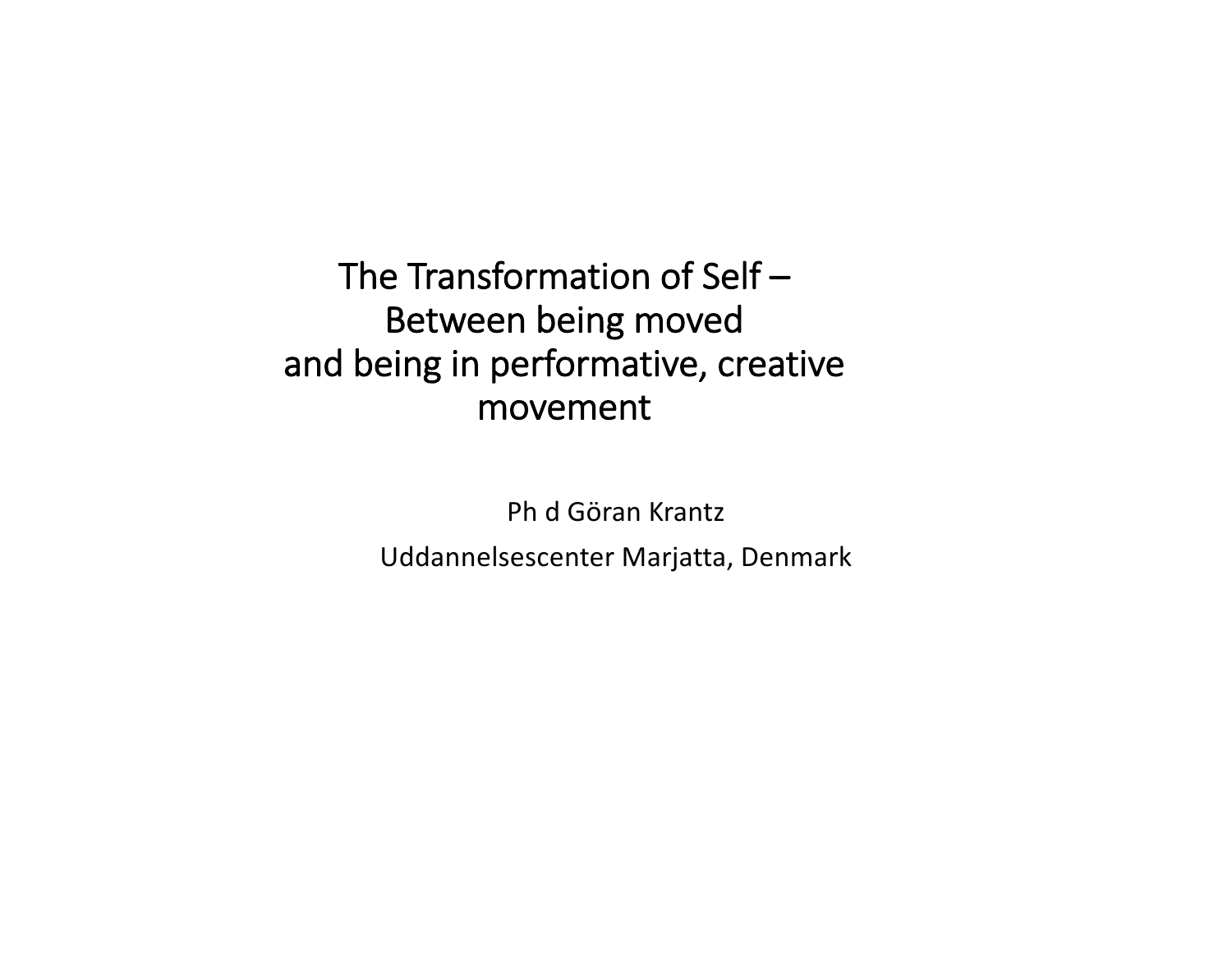Main themes of our conference:

**How to connect through our bodies to the world?**

**How activate deep sources of learning that open new horizons in life and educational practice?**

My contribution discuss methods that can be used to explore this.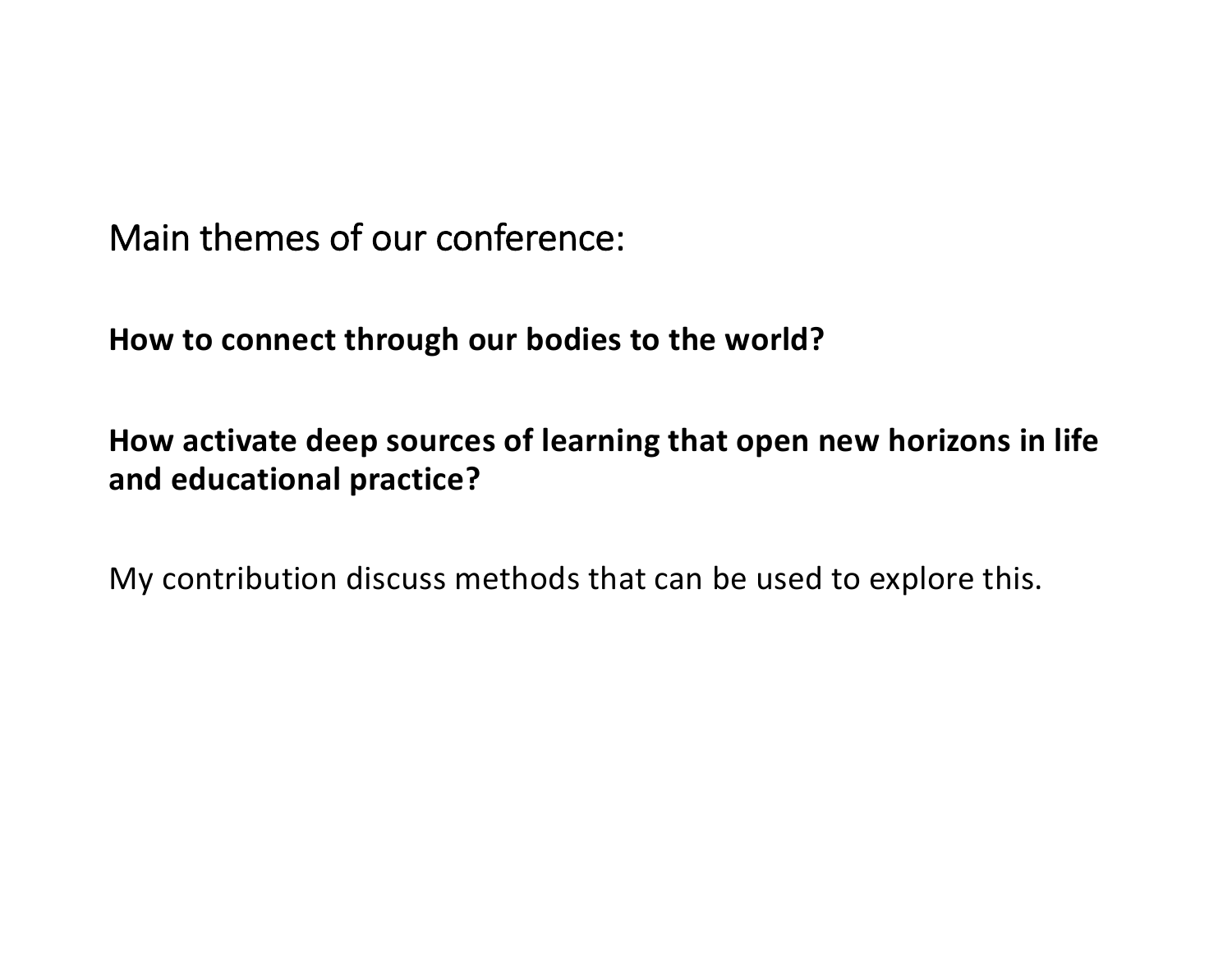Method – Methodós = way.

Basic Phenomenological principles:

*Life World Phenomenon = to show itself Lived Experience Interpretation – to see the world anew*

What is a lived experience?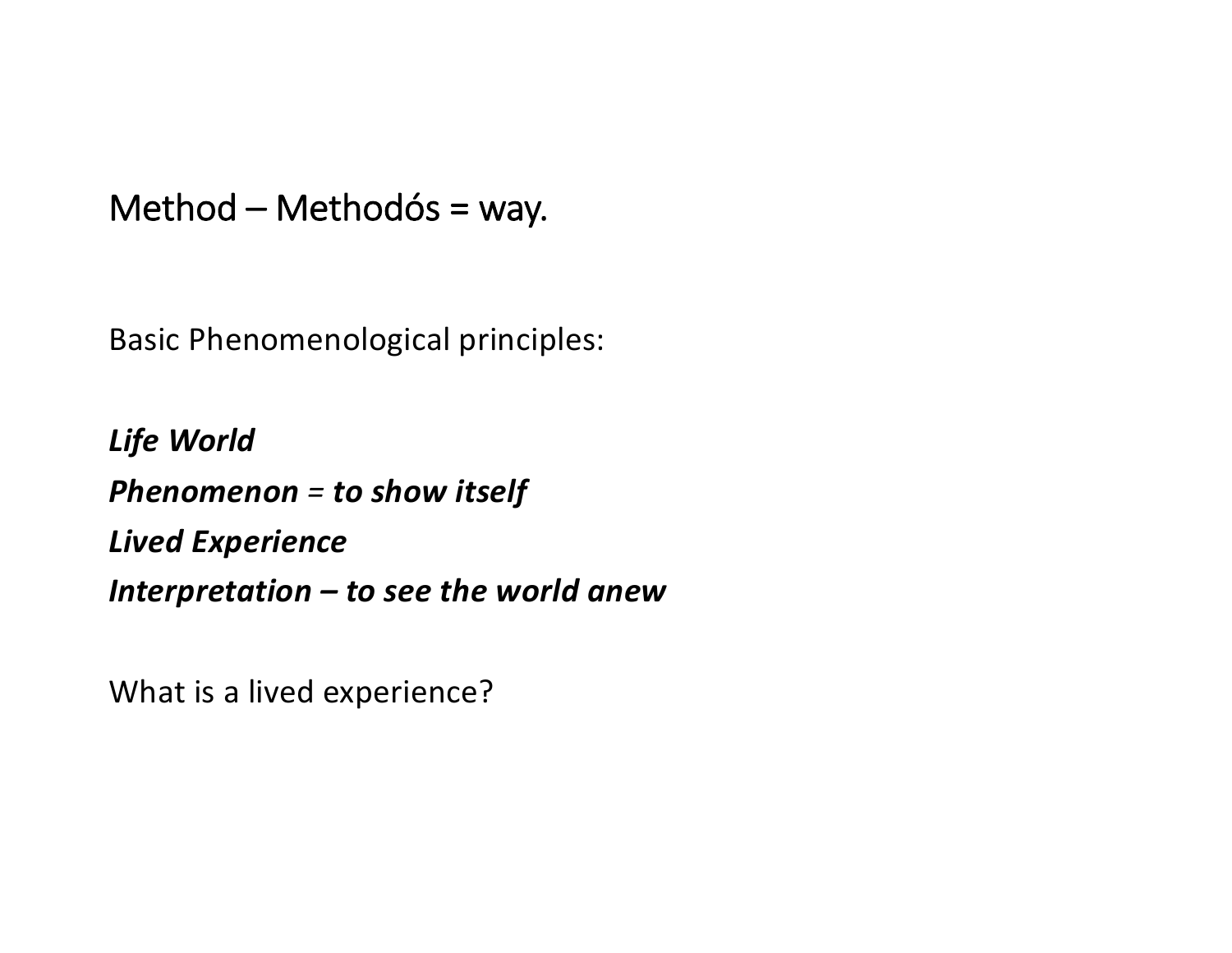#### Multiple dimensions in the lived experience – example musical interval

Ability to open  $up$  – to touch Ability to experience – to be touched Ability to interpret the experience – to create meaning.

Research point out multiple dimensions of the lived experience of a musical interval: Feelings Inner images, memories, thoughts Creation of meaningful body movements Physiological reactions in the heart.

*In pedagogy/education the phenomenon is the human being:* 'The other' – shows her/himself through body movements Me myself – show myself through bodymovements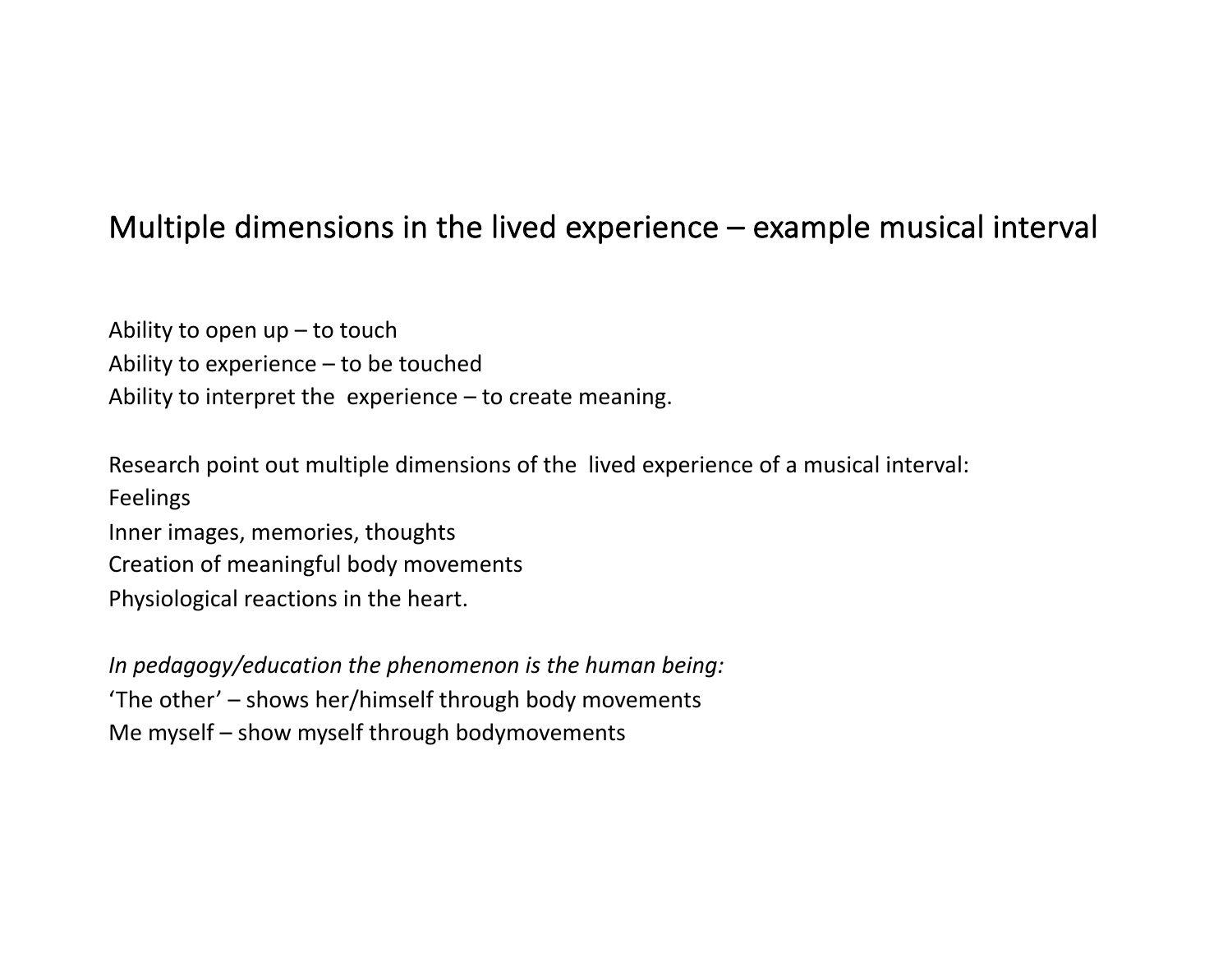# Historical background

Early beginnings of phenomenology/psychology/hermeneutics (Brentano, Dilthey).

The inner life of the human being is expressed, shows itself, through body movements. It can be experienced by others, but not by myself, while I am in it.

By interpreting the movements it is possible to experience the inner life of 'the other'.

In *The Riddle of Philosophy* (GA 18) Steiner takes this as point of departure to clarify the position of Anthroposophy.

Inner movement, soul – expressed through bodymovement – experienced in the lived experience – interpretation of experience *and* 

Steiner adds: *the creative power of imagination – the spirit – creates meaning.*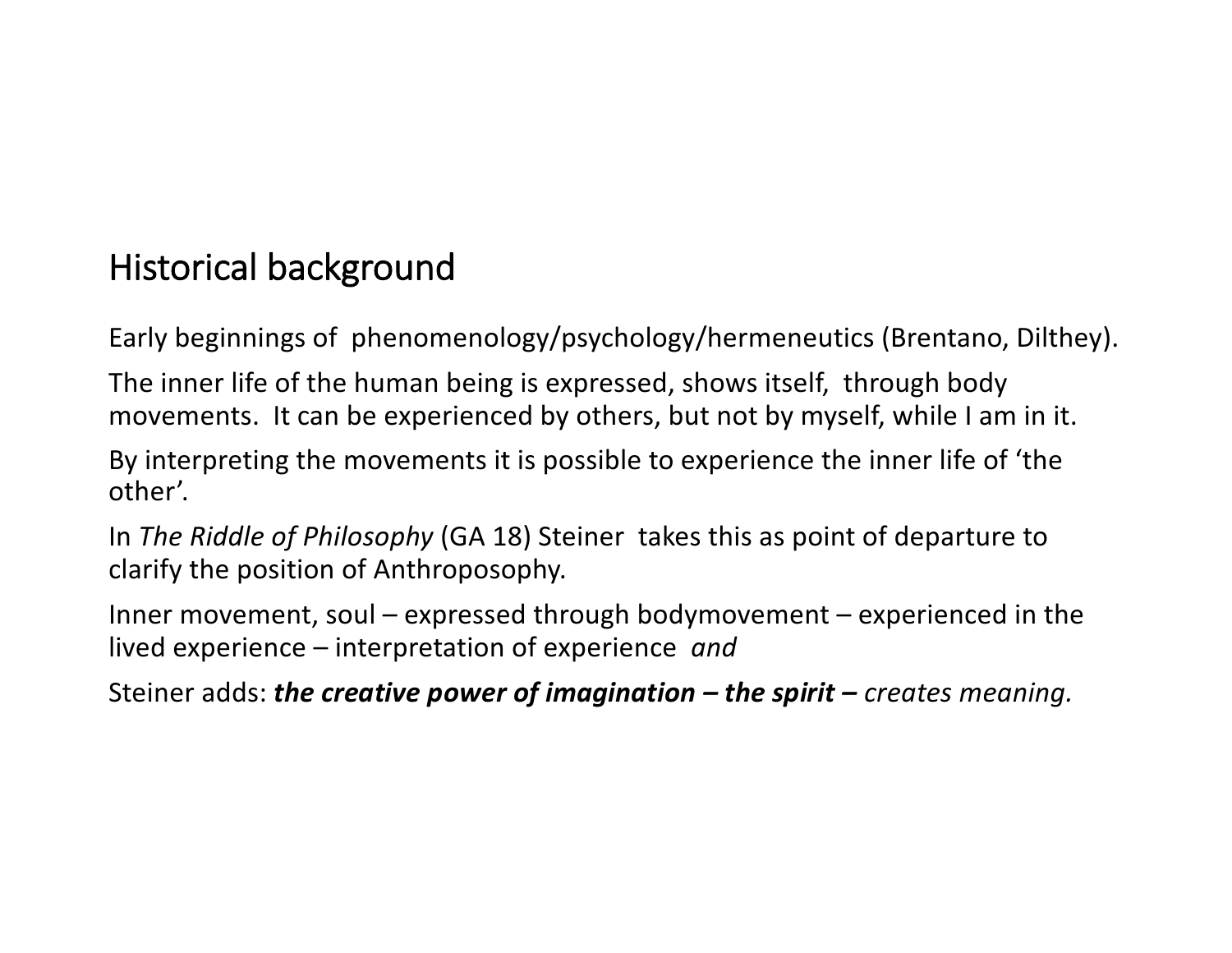## How to read 'the others' way of being? An educational perspective.

In a lecture in Stuttgart (10.4 1924: GA 308) Steiner places this into education:

Pedagogic act – observe the bodymovements of the child very close - percieve the answer in the child's body – to experience it and be able to *read the meaning in the answer*.

"this is an intuitive element that should be developed".

#### **To read the child**

To read is an inner ability, to create something meaningful, it *transforms* signs into meaningful inner images.

To read the bodymovements of 'the other' is the task for the educator, to be able to 'see the spirit in the body' (Steiner in GA 307).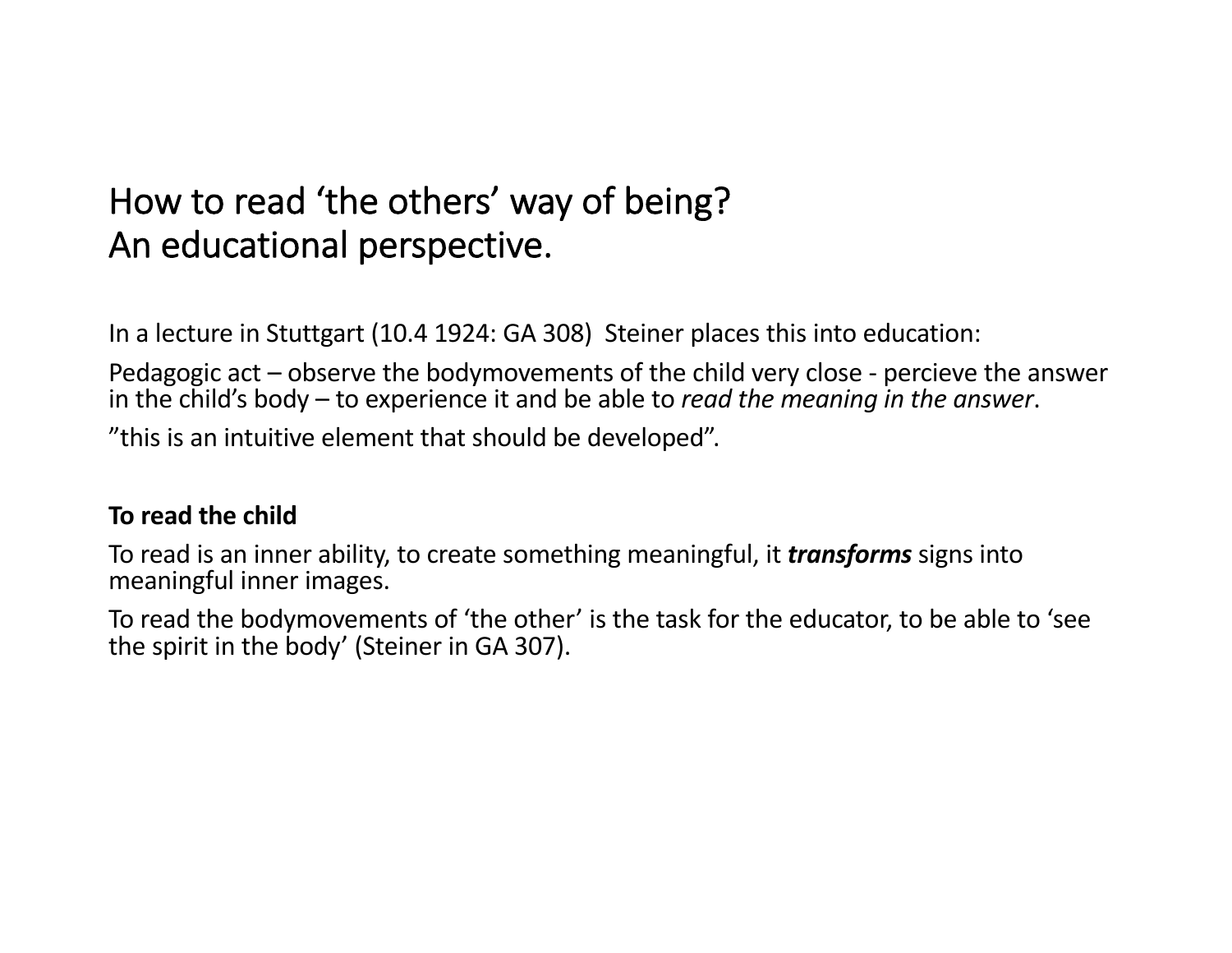### Two methods used at Marjatta

One method that has been developed in the training. Aim: To deepen the experience and understanding of 'the other'. Method: Close observation - problem focus - to create inner images of a situation – to express them in an artistic process - see 'the other' anew and find *new ways to support development.* 

One method that has a methodological background.

Aim: To deepen the students experience and understanding of themselves.

Method: The Phenomenology of Artistic Practice.

There is something meaningful in my own movements to be explored.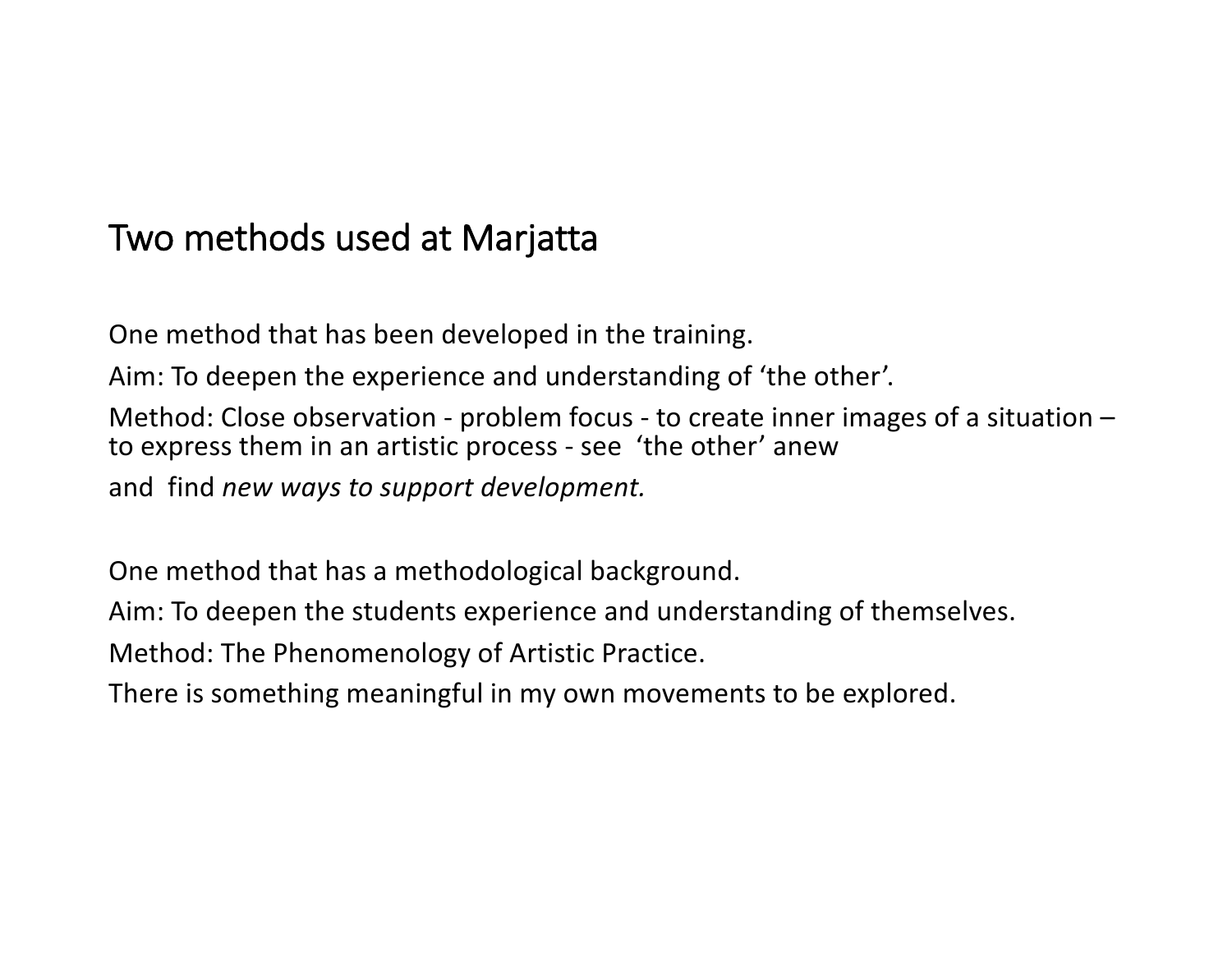# The Phenomenology of Artistic Practice

"*Phenomenology means: to let what shows itself be seen from itself, just as it shows itself from itself*" ( Heidegger 2010, *Being and Time* p.32).

**Background:**

**Hermeneutic ( interpretative) Phenomenology**

#### **Arts Based Research**

The arts enhance the ability to make a phenomenon more visible – how *it shows itself.*

Using the arts make possible to find multiple ways to deepen and explore experience – *how to 'see'.*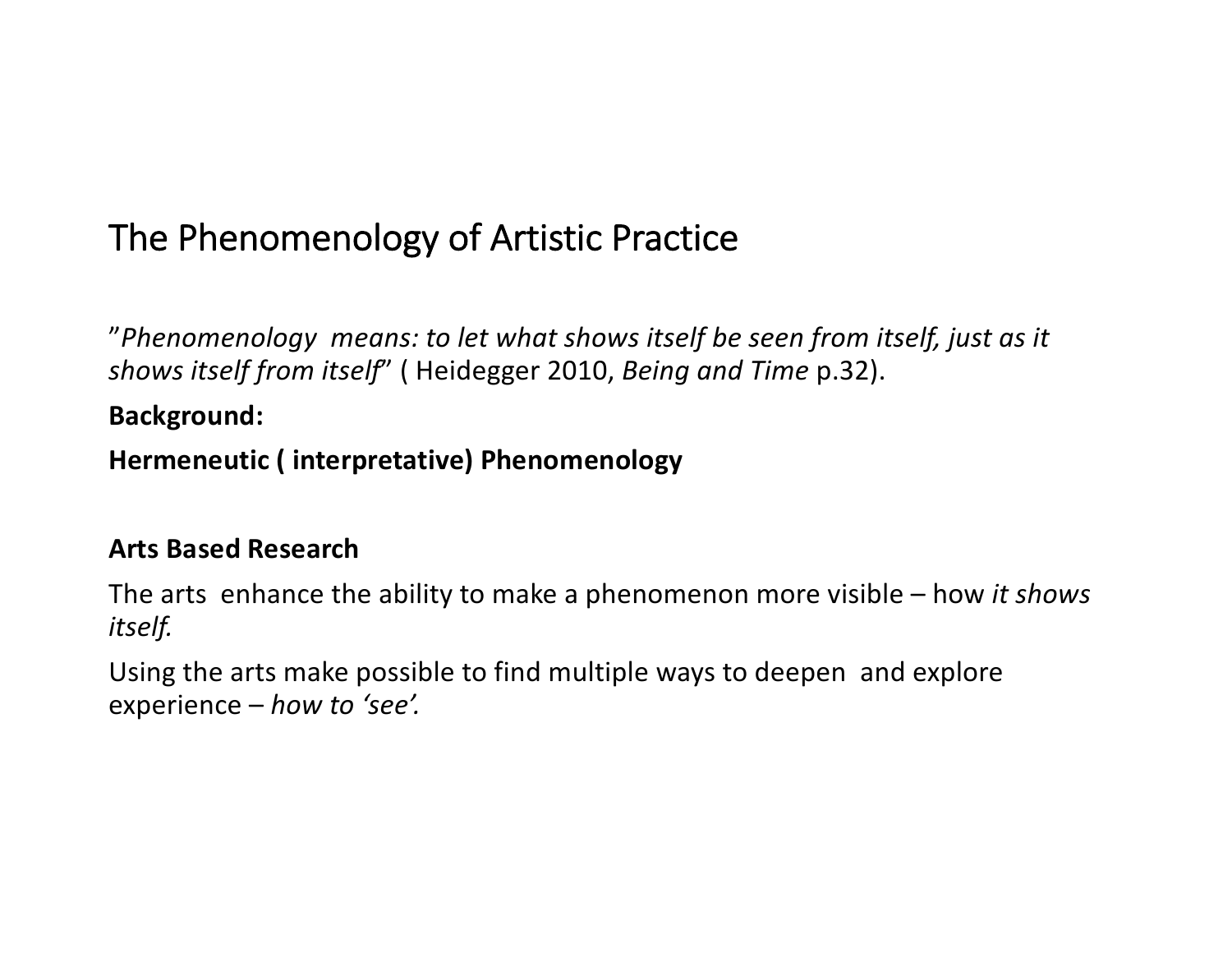### Basic elements in the method

1. To express something of importance in bodymovement.

2. Express the lived experience of doing the movement in a picture and in a poem.

3. In an interview, that has the form of a talk, the experiences of the expressions are explored (not the experience itself).

4. To compare the expressions one with another.

5. Answer to questions like: Why is this important for you? Is it importante in your life? Why?

*Create movement, create an expression of the experience in different arts – experience and interpret the expressions - create a narrative, a story that tells you what is meaningful - 'see' yourself anew.*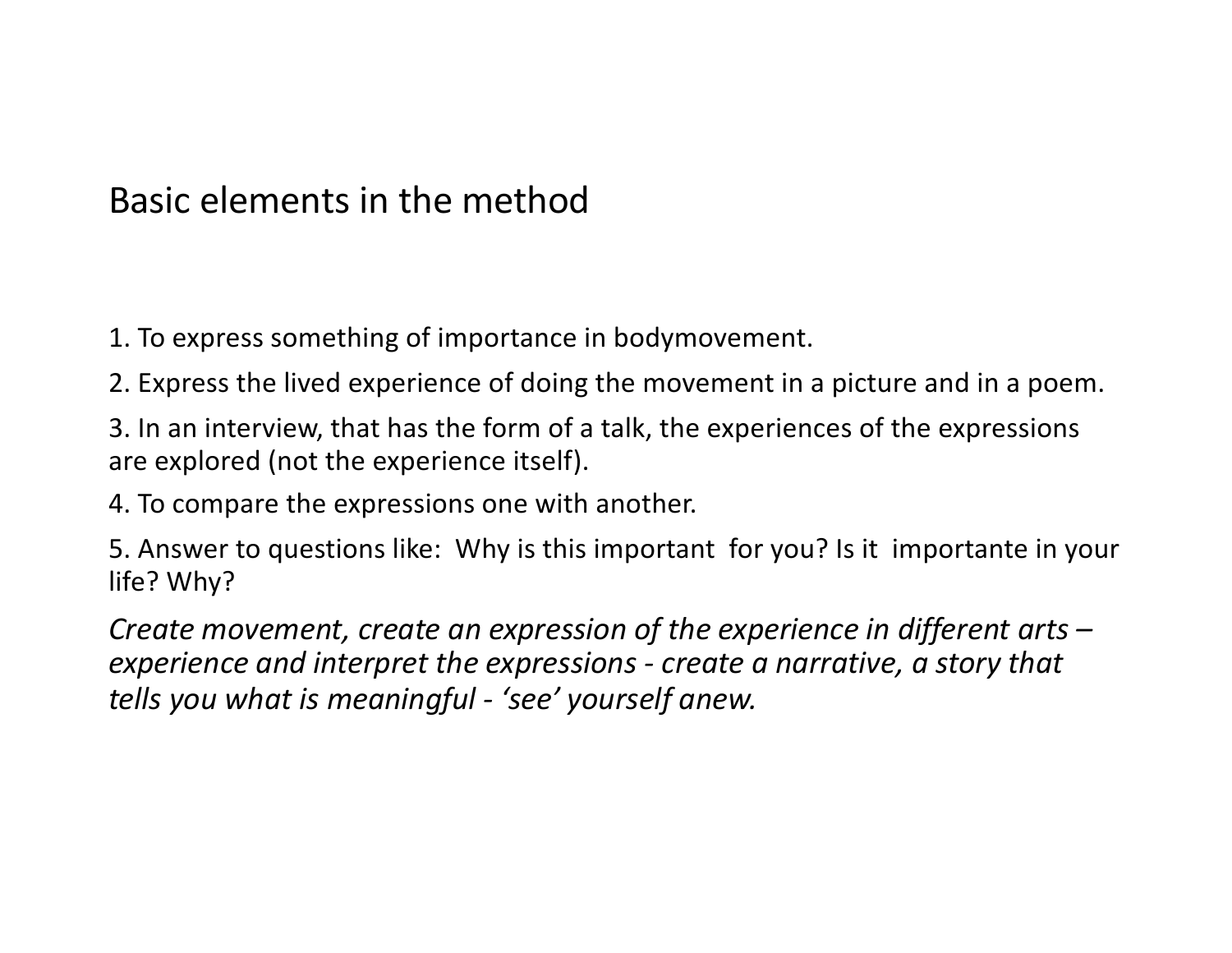# The Transformation of Self - examples

The nursestudent – found out *how to be* in the reaching out towards the patient – to be in the movement as a place to find balance, find 'a home' in practice.

The 19 year old pupil – *found the way in life*

Caretaker at Marjatta in an Eurythmyproject – *found a way to express herself* – *the happiness to be oneself and tell about it.*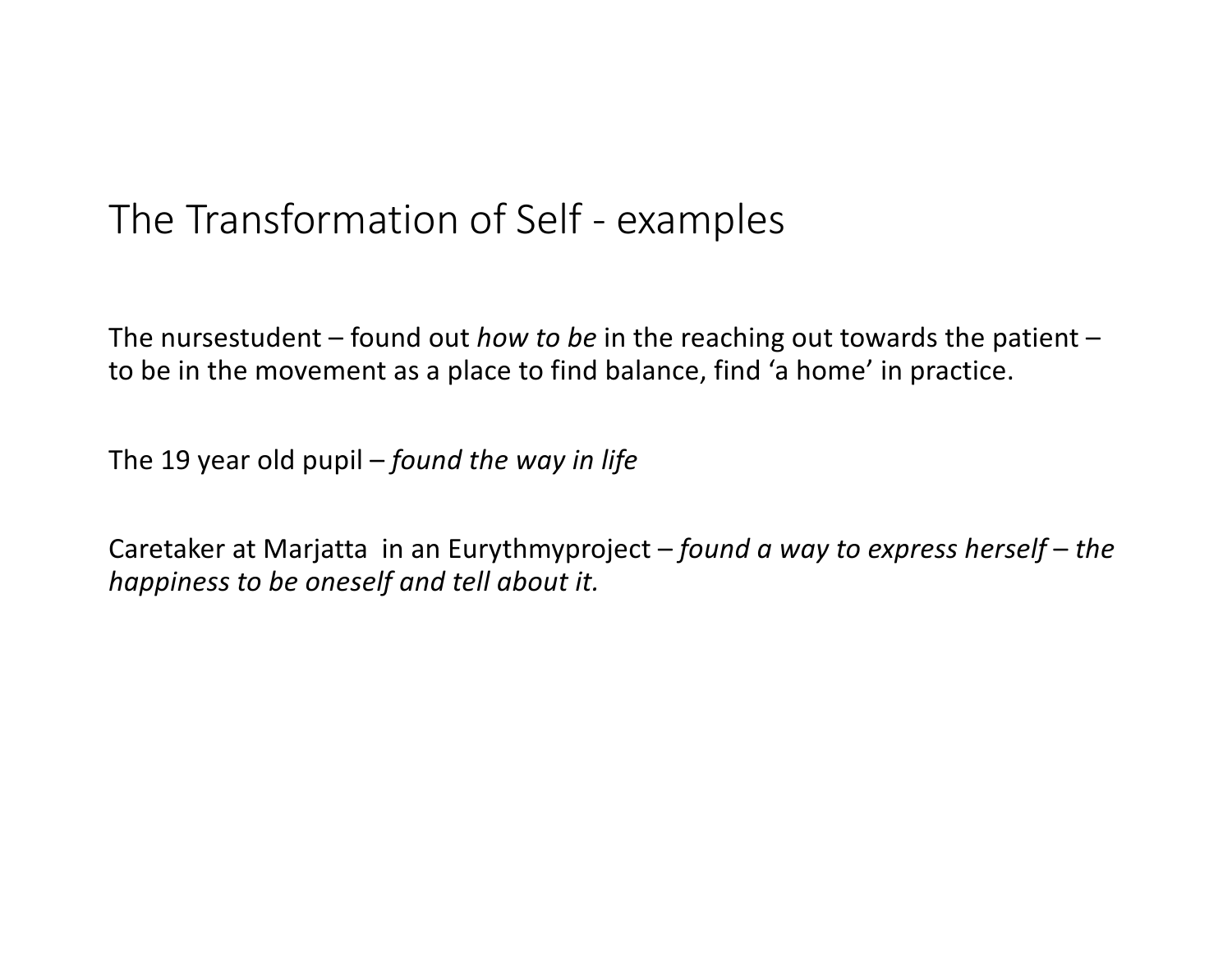Ethical restrictions limit the possibility to share the images.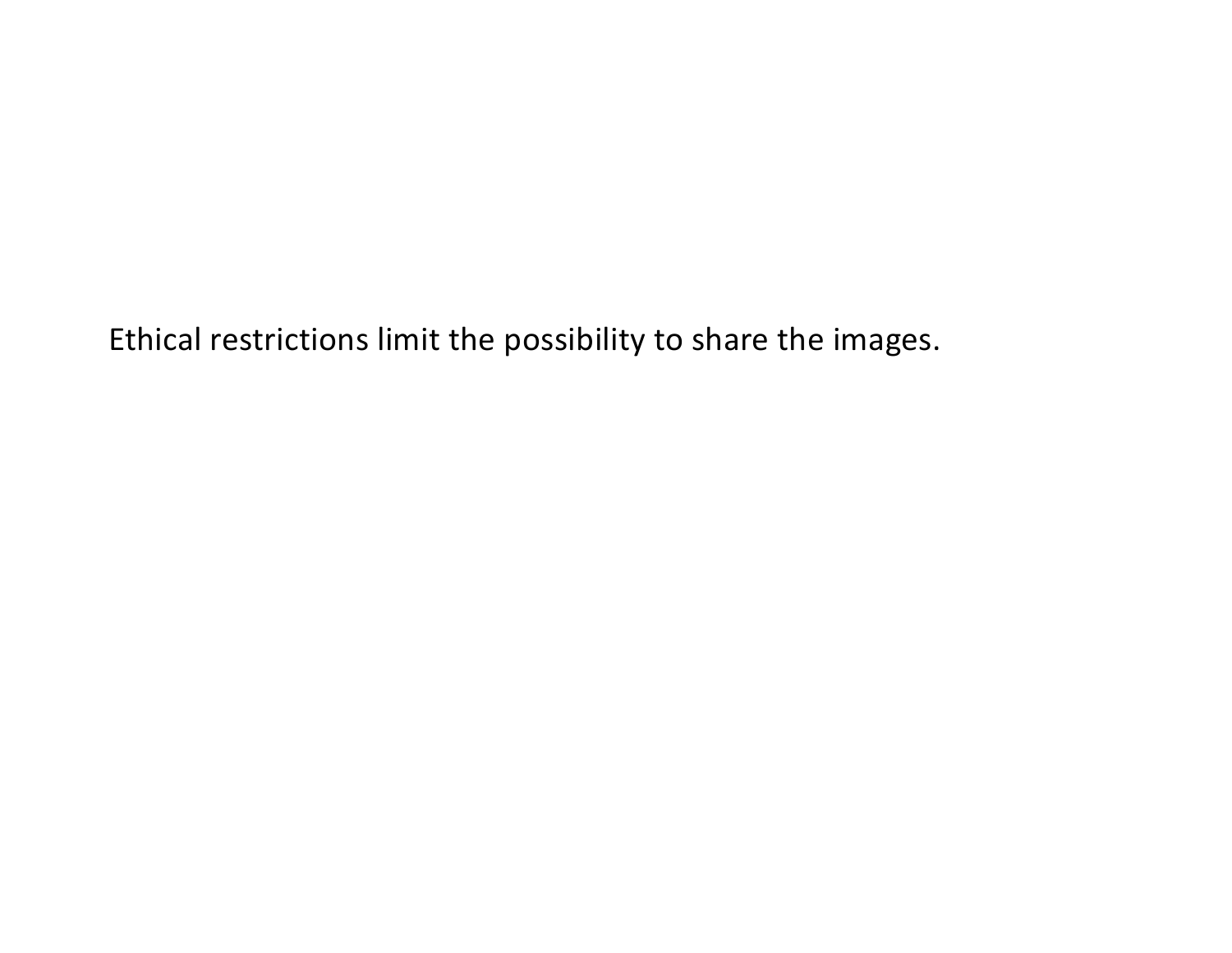# The Method used in educational practice

For students in the curative education training at Marjatta I have developed a version of the method where they, two and two, follow the procedure and share knowledge.

The method open up for:

- new ways of understanding self
- new ways of understanding oneself in practice
- new questions about oneself
- new ways of 'feeling at home' in life and in practice.

*It activates deep sources of learning that open new horizons in life and educational practice.*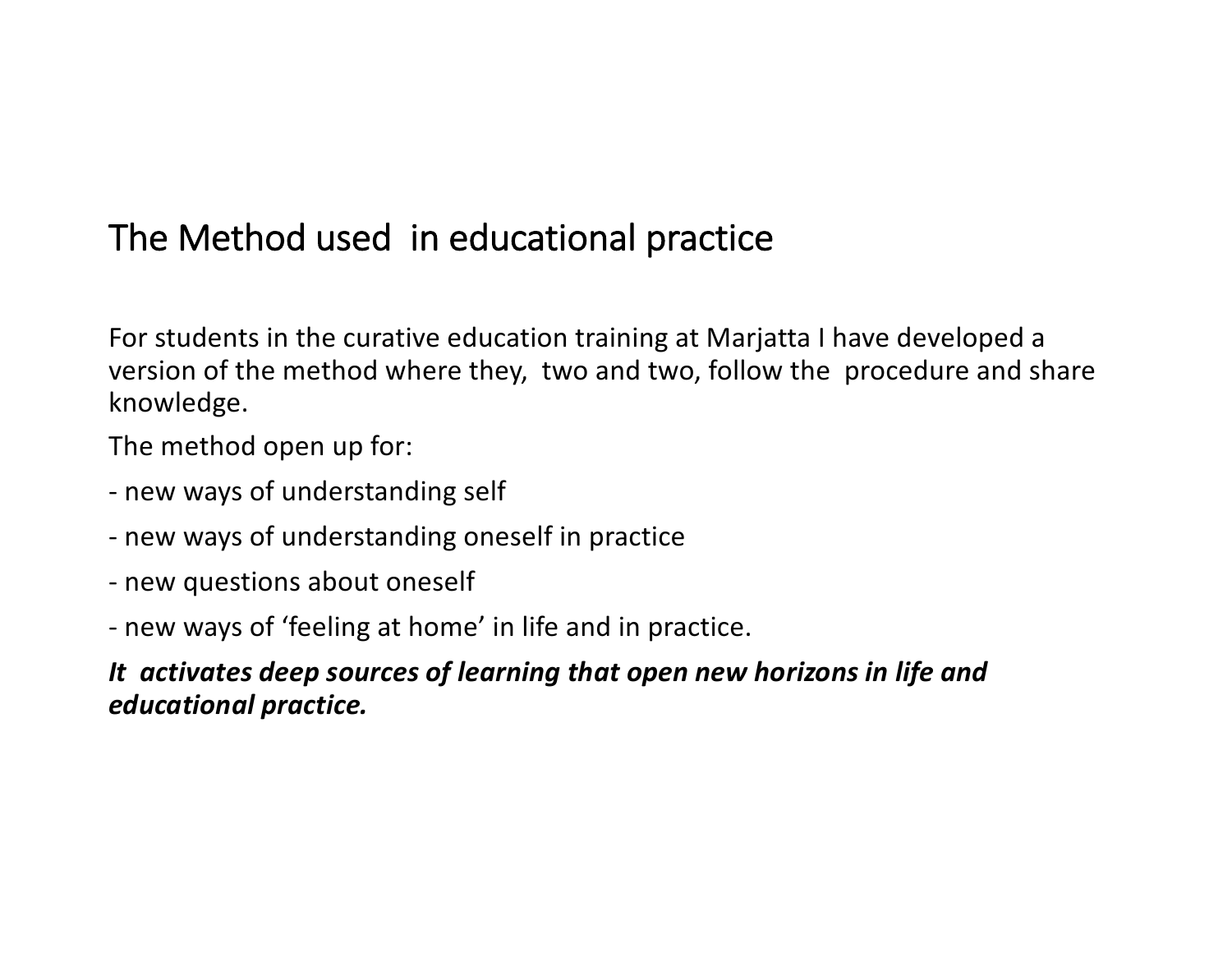### Two ways

The use of both ways gives students a deep understanding of:

- the own way of being and its transformation.
- 'others' way of being and intuitive understanding of 'the other'.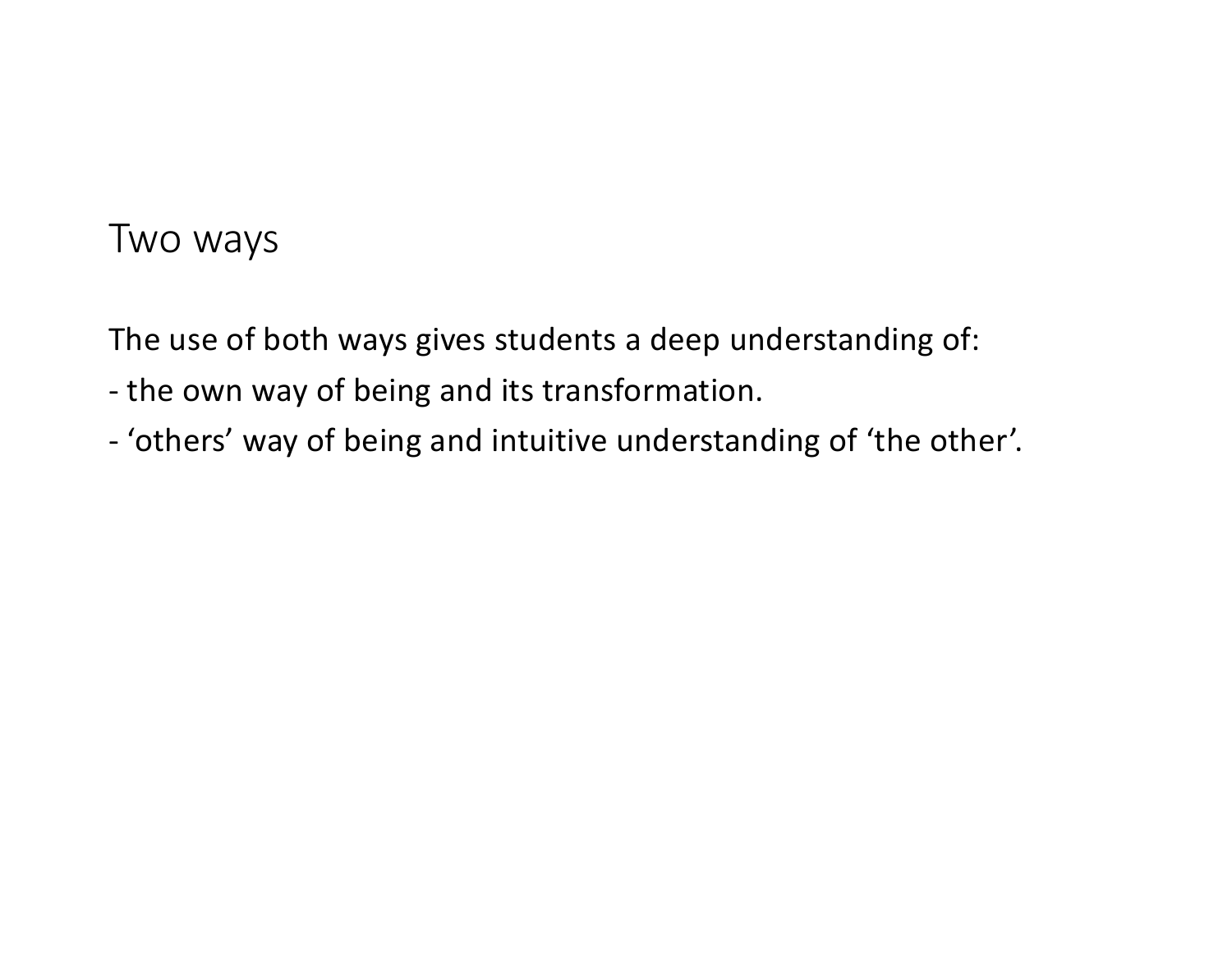#### Ecce Homo

In dem Herzen webet Fühlen, In dem Haupte leuchtet Denken, In den Gliedern kraftet Wollen. Webendes Leuchten, Kraftendes Weben, Leuchtendes Kraften: Das ist der Mensch.

In the heart the weaving feeling In the head the light of thinking In the limb the strength of willing Weaving enlightening Strengthening weaving Enlightened strengthening Lo This is Human.

Rudolf Steiner, Stuttgart 1919 'Für die eurythmische Kunst'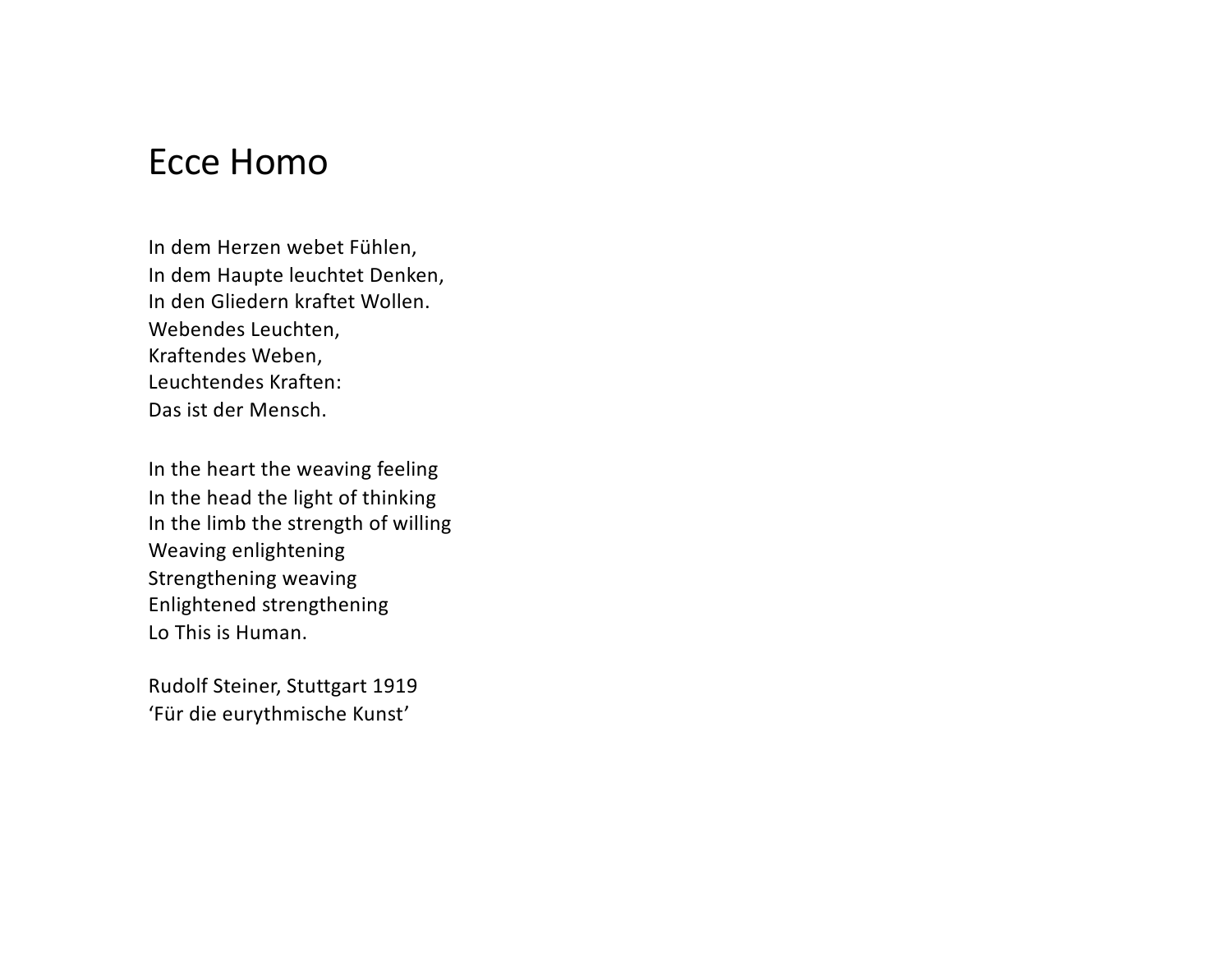# How?

...............

...............

...............